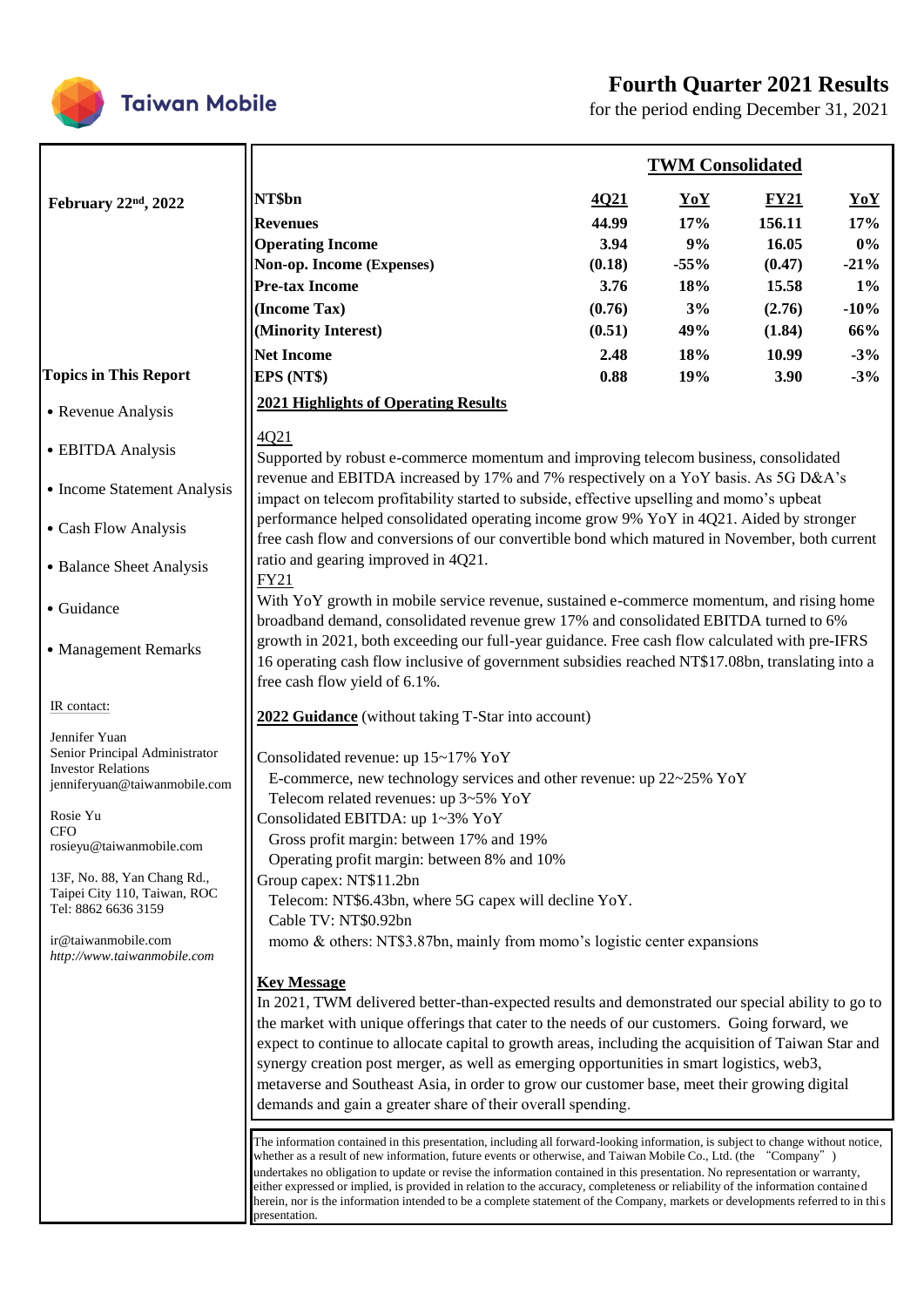

## **o I. Revenue Analysis**

#### **Table 1. Key Operational Data**

| <b>Residual Value (NT\$bn)</b> | 4021  | 0 <sub>0</sub> | YoY   | 2021  | YoY    |
|--------------------------------|-------|----------------|-------|-------|--------|
| Mobile Service Revenue         | 12.02 | 1%             | $1\%$ | 47.47 | 0%     |
| Postpaid ARPU (NT\$)           | 660   | 1%             | $1\%$ | 653   | $-1\%$ |
| 09x Postpaid ARPU (NT\$)       | 680   | 1%             | 2%    | 671   | 1%     |
| Blended ARPU (NT\$)            | 550   | 1%             | $1\%$ | 544   | $-1\%$ |

| <b>Revenue (NT\$bn)</b>   | 4Q21  | QoQ   | YoY   | 2021  | YoY   |
|---------------------------|-------|-------|-------|-------|-------|
| <b>Telecom</b>            | 17.54 | 13%   | 2%    | 64.01 | 4%    |
| Service                   | 11.46 | 1%    | 1%    | 45.18 | 0%    |
| Device Sales              | 6.07  | 47%   | 4%    | 18.78 | 14%   |
| momo                      | 26.87 | 29%   | 30%   | 88.40 | 32%   |
| E-commerce                | 25.53 | 30%   | 33%   | 83.07 | 35%   |
| <b>CATV</b> revenue       | 1.57  | $1\%$ | 2%    | 6.24  | $1\%$ |
| Pay-TV                    | 0.81  | 0%    | $-3%$ | 3.27  | $-4%$ |
| Broadband <sup>1</sup>    | 0.46  | 2%    | 13%   | 1.76  | 13%   |
| Content & channel leasing | 0.30  | 0%    | 1%    | 1.21  | $-1%$ |
| Others <sup>2</sup>       | 0.13  | $-3%$ | $-3%$ | 0.54  | $-3%$ |

1. Cable broadband revenue includes costs borne by TWM for its Double Play customers which is eliminated in consolidated revenue.

2. Other revenue primarily consists of operating revenue from our 49.9%-held Taipei New Horizon Co., Ltd., which became a consolidated entity on Feb 21, 2014.

|                               | 4Q21    | 3Q21    | <b>4Q20</b> | QoQ    | YoY    |
|-------------------------------|---------|---------|-------------|--------|--------|
| <b>Mobile Subscribers (K)</b> | 7,270   | 7,285   | 7,264       | 0%     | 0%     |
| - Postpaid                    | 5,838   | 5,842   | 5,801       | 0%     | 1%     |
| <b>Monthly Churn</b>          | $1.2\%$ | $1.2\%$ | 1.1%        |        |        |
| -Postpaid                     | 1.0%    | 0.9%    | 1.0%        |        |        |
| MOU (bn)                      | 0.85    | 0.90    | 0.92        | $-6%$  | $-8%$  |
| Pay-TV Subs (K)               | 537     | 540     | 548         | $-1\%$ | $-2\%$ |
| Cable Broadband Subs $(K)^1$  | 280     | 277     | 266         | 1%     | 5%     |
| DTV Subs (K)                  | 295     | 294     | 281         | 1%     | 5%     |
|                               |         |         |             |        |        |
| <b>CATV ARPU (NT\$)</b>       | 4021    | QoQ     | YoY         | 2021   | YoY    |
| Pay-TV                        | 502     | 0%      | $-2%$       | 503    | $-2%$  |
| <b>Broadband</b>              | 549     | 1%      | 7%          | 537    | 7%     |
| Blended <sup>2</sup>          | 786     | 1%      | 4%          | 773    | 3%     |

1. Cable broadband customers signed via TWM Double Play bundles are not included. 2. Cable TV & broadband related revenue (excluding content agency) divided by CATV subscriber number.

#### Telecom

In 4Q21, mobile service revenue continued to grow YoY thanks to steady ARPU improvement. This was primarily driven by effective 5G upselling, with our postpaid user penetration rate rising to about 18% and monthly fee uplift from customers upgrading to 5G reaching 28% in the quarter. 4G pricing environment also improved as the Big 3 all rationalized their rate plans. For the full year, mobile and telecom service revenues have both turned to YoY growths.

The upselling was achieved through premium handset bundles including iPhone 13 and Google Pixel 6 series (which caused the QoQ surge in device sales), and our unique Double Play and momobile packages. Close to 60% of our Double Play subs were for \$999 or higher rate plans by end of 4Q21. Meanwhile, Disney+ has gained solid traction since its launch in mid-November and is expected to help promote premium rate plans, increase customer stickiness, and create cross-selling opportunities.

On the enterprise side, data & access, remote solutions and cloud services all continued to grow YoY in the quarter.

#### momo

As the leading e-commerce platform in Taiwan, momo delivered stellar results during the annual Double 11 shopping festival, with its e-commerce revenue reaching a historical high and total number of transactions rising by 35% in 4Q21. For the full year, revenue grew 35% for the second year in a row, as customer number and stickiness continued to increase.

#### Cable TV

Sustained demand for faster home broadband led to sequential increases in broadband subs and ARPU. This resulted in a 13% YoY growth in broadband revenue in 4Q21, where Double Play remained a significant contributor to growth. Broadband strength also helped CATV revenue turn to YoY growth for the full year.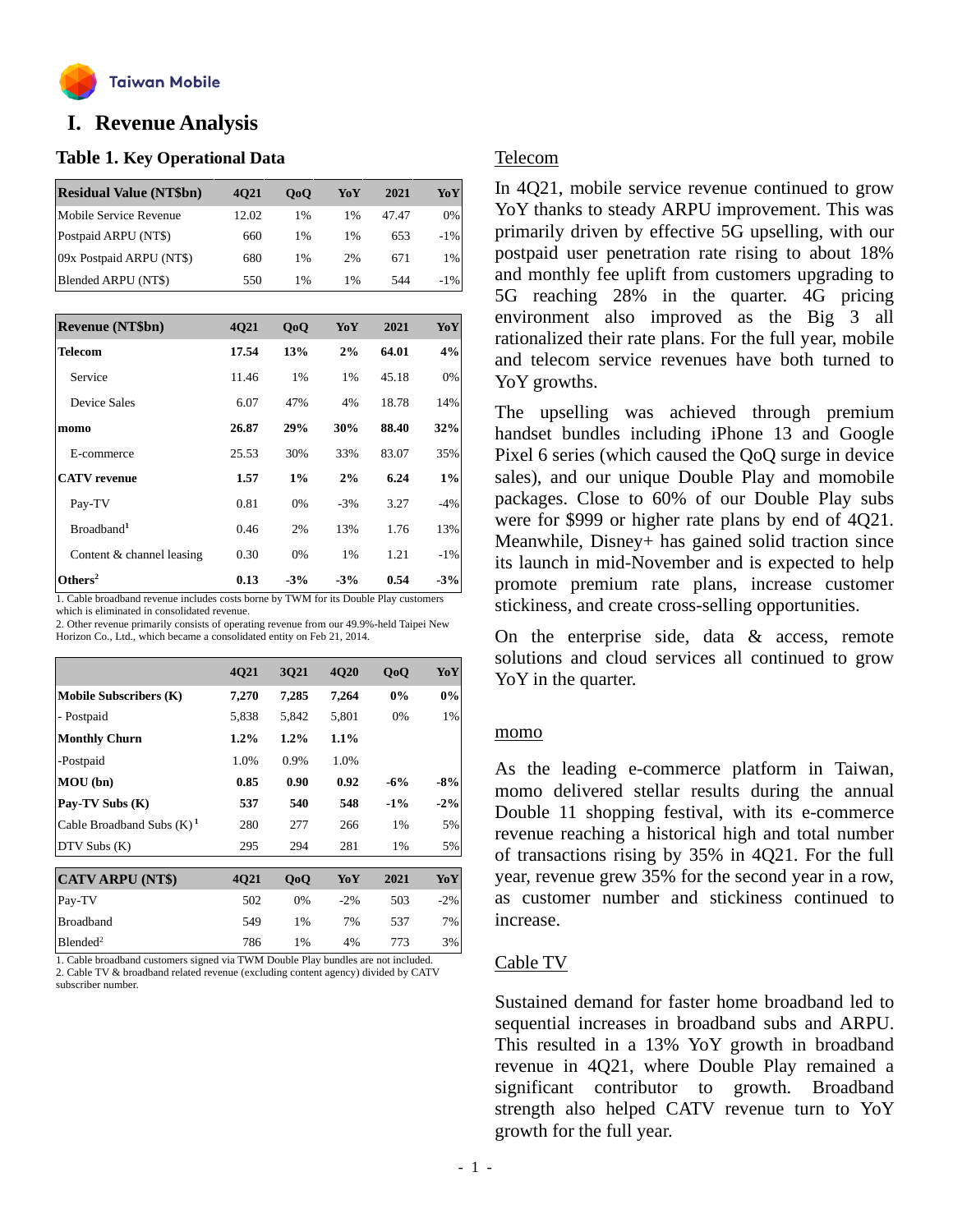

## **II. EBITDAAnalysis**

#### **Table 2. EBITDA Breakdown**

| NT\$bn        | 4Q21 | QoQ    | YoY   | 2021  | YoY    |
|---------------|------|--------|-------|-------|--------|
| <b>EBITDA</b> | 8.29 | $-2\%$ | 7%    | 33.12 | 6%     |
| - Telecom     | 6.03 | $-6%$  | 1%    | 24.71 | $-1\%$ |
| - momo        | 1.39 | 16%    | 44%   | 4.99  | 65%    |
| - CATV        | 0.74 | 0%     | 3%    | 2.95  | 1%     |
|               |      |        |       |       |        |
| NT\$bn        | 4Q21 | QoQ    | YoY   | 2021  | YoY    |
| D&A           | 4.35 | 2%     | 6%    | 17.07 | 12%    |
| - Telecom     | 3.85 | 2%     | 5%    | 15.11 | 12%    |
| - momo        | 0.25 | 4%     | 11%   | 0.95  | 17%    |
| - CATV        | 0.20 | 4%     | 11%   | 0.77  | 7%     |
|               |      |        |       |       |        |
| NT\$bn        | 4Q21 | QoQ    | YoY   | 2021  | YoY    |
| <b>EBIT</b>   | 3.94 | $-7%$  | 9%    | 16.05 | $0\%$  |
| - Telecom     | 2.18 | $-18%$ | $-5%$ | 9.60  | $-16%$ |
| - momo        | 1.14 | 19%    | 54%   | 4.04  | 82%    |

- CATV 0.54 -1% 0% 2.18 -1%

#### **Table 3. Non-operating Item**

| NT\$bn                                           | . .<br>4021 | 0 <sub>0</sub> | YoY    | 2021   | YoY    |
|--------------------------------------------------|-------------|----------------|--------|--------|--------|
| <b>Non-Operating</b><br><b>Revenue (Expense)</b> | (0.18)      | 14%            | $-55%$ | (0.47) | $-21%$ |
| - Net Interest Expense                           | (0.15)      | 6%             | 4%     | (0.57) | 3%     |
| - Write-off Loss                                 | (0.01)      | $-65%$         | $-95%$ | (0.11) | $-63%$ |
| - Other Revenue<br>Expense)                      | (0.02)      | nm             | 197%   | 0.21   | $-18%$ |

#### EBITDAAnalysis

Thanks to improving revenues, well-managed marketing costs, and the government subsidies for 5G network construction, telecom EBITDA grew YoY in 4Q21, marking the third consecutive quarter of YoY growth. The seasonal QoQ drop stemmed from higher subscriber acquisition costs as premium smartphones are typically released in 4Q.

Telecom D&A increased due to our 5G investment, resulting in a YoY decline in EBIT. That said, D&A's YoY hike further narrowed vs. the previous quarter as 5G investments had peaked out.

Despite higher marketing expenses associated with the Double 11 shopping festival, momo's EBITDA surged by 44% YoY in 4Q21, thanks to economies of scale and operating leverage. Its consolidated EBITDA margin expanded by 50 bps YoY to 5.16% in the quarter.

Underpinned by solid broadband revenue momentum, CATV EBITDA grew by 3% YoY in 4Q21.

#### D&A Analysis

Overall D&A rose YoY in 4Q21 because of 5G infrastructure roll-out, followed by the increase in momo's satellite warehouse rentals (5 more QoQ and 8 more YoY to 30) and investments in broadband.

#### Non-Operating Item Analysis

4Q21 non-operating expenses fell YoY mainly due to a high base a year ago from telecom equipment write-offs. FY21 other revenue decreased YoY partially due to 3Q20 dividend income from Taiwan High Speed Rail's shares, which we fully disposed of in 4Q20.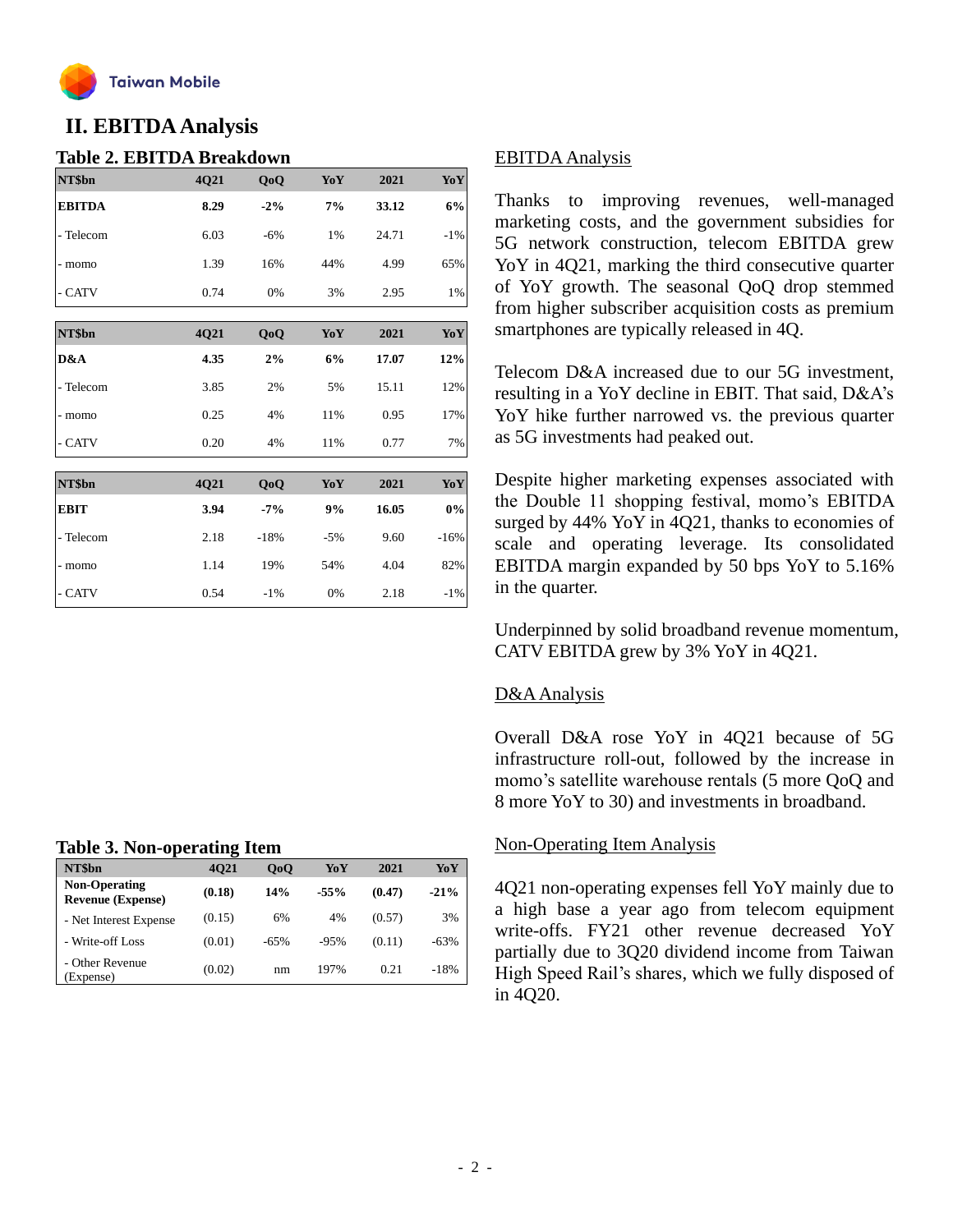

## **III. Income Statement Analysis**

#### **Table 4. 4Q21 Consolidated Results**

| NT\$bn                   | 4021    | QoQ    | YoY    |
|--------------------------|---------|--------|--------|
| <b>Revenue</b>           | 44.99   | 20%    | 17%    |
| Cash Cost & Expense      | (36.69) | 27%    | 20%    |
| <b>Operating Income</b>  | 3.94    | $-7%$  | 9%     |
| Non-op. Income (Expense) | (0.18)  | 14%    | $-55%$ |
| Pre-tax Income           | 3.76    | $-7%$  | 18%    |
| <b>Net Income</b>        | 2.48    | $-13%$ | 18%    |
| EPS (NT\$)               | 0.88    | $-12%$ | 19%    |
| <b>EBITDA</b>            | 8.29    | $-2\%$ | 7%     |

#### **Table 5. 2021 Consolidated Results**

| NT\$bn                      | 2021     | 2020     | YoY    |
|-----------------------------|----------|----------|--------|
| <b>Revenue</b>              | 156.11   | 132.86   | 17%    |
| Cash Cost & Expense         | (122.99) | (101.53) | 21%    |
| <b>Operating Income</b>     | 16.05    | 16.06    | 0%     |
| Non-op. Income<br>(Expense) | (0.47)   | (0.60)   | $-21%$ |
| Pre-tax Income              | 15.58    | 15.46    | 1%     |
| <b>Net Income</b>           | 10.99    | 11.29    | $-3%$  |
| EPS (NT\$)                  | 3.90     | 4.01     | $-3%$  |
| <b>EBITDA</b>               | 33.12    | 31.33    | 6%     |

#### Income Statement Analysis

#### 4Q21

Supported by robust e-commerce momentum and improving telecom business, consolidated revenue and EBITDA increased by 17% and 7% respectively, the highest YoY growths among the Big 3.

In addition to solid top-line growth, telecom and CATV EBITDA saw continued YoY hikes in 4Q21 while momo remained a key contributor to the YoY rise in 4Q21 consolidated EBITDA.

As 5G D&A's impact on telecom profitability started to subside, effective 5G upselling and momo's upbeat performance helped consolidated operating income grow 9% YoY in 4Q21.

The YoY jump in net income was mainly due to a high base from the aforementioned write-offs. Excluding the write-offs, net income still increased Y<sub>o</sub>Y

#### 2021

With YoY growth in mobile service revenue, sustained e-commerce momentum, and rising home broadband demand, consolidated revenue grew 17% and consolidated EBITDA turned to 6% growth in FY21, both exceeding our full year guidance released in the beginning of the year.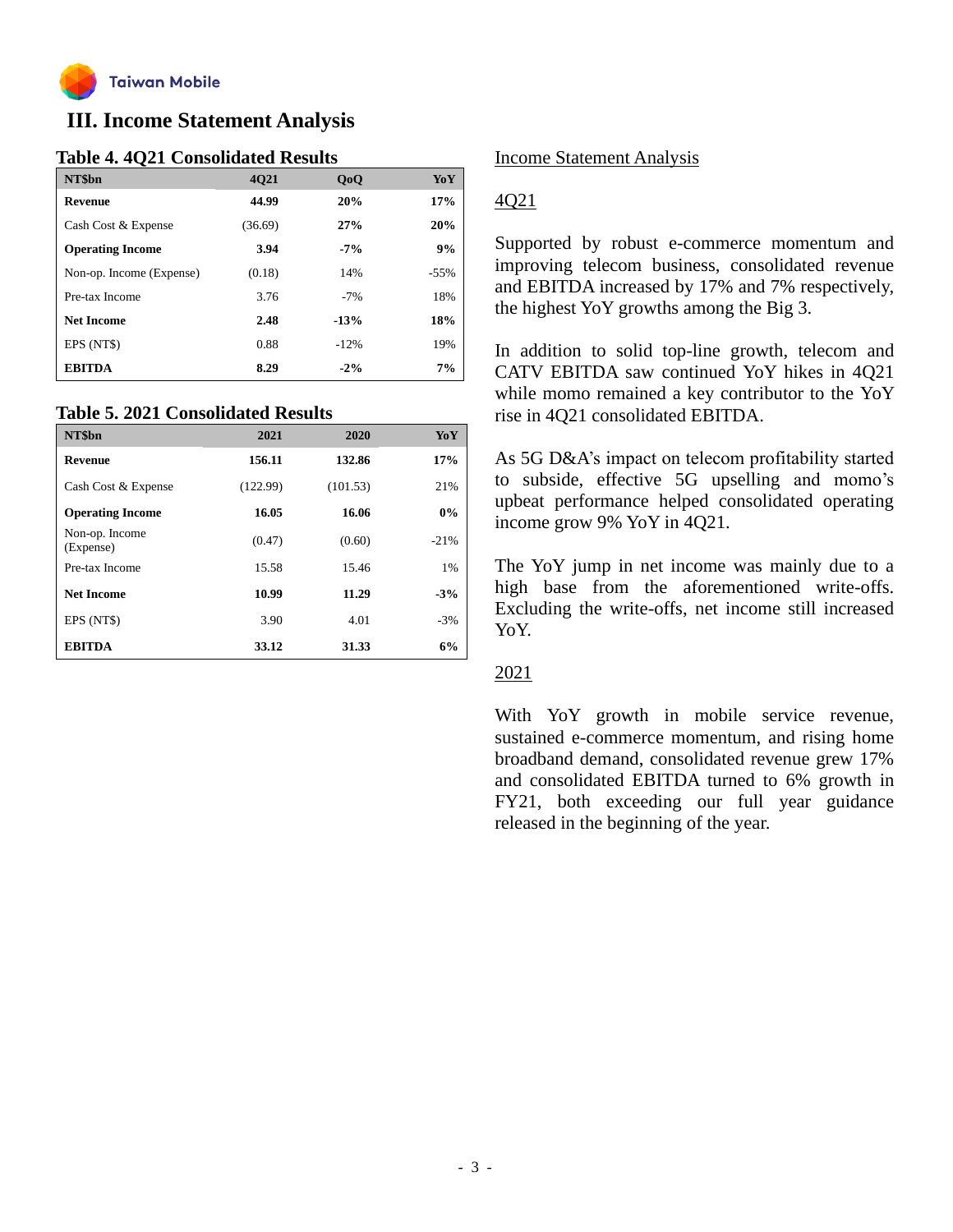

## **IV. Cash Flow Analysis**

#### **Table 6. Cash Flow**

| NT\$bn                                                                  | 2021    | 2020    | 4Q21   | 4Q20   |
|-------------------------------------------------------------------------|---------|---------|--------|--------|
| Operating                                                               | 30.20   | 31.74   | 7.51   | 8.73   |
| Pre-tax Income                                                          | 15.58   | 15.46   | 3.76   | 3.19   |
| Non-cash Add-backs                                                      | 18.70   | 17.18   | 4.74   | 4.56   |
| --Depreciation <sup>1</sup>                                             | 8.27    | 7.16    | 2.14   | 1.90   |
| --Amortization                                                          | 4.78    | 4.17    | 1.20   | 1.22   |
| --Others <sup>1</sup>                                                   | 5.65    | 5.85    | 1.40   | 1.44   |
| Changes in Working Capital &<br><b>Income Taxes</b>                     | (4.34)  | (1.52)  | (0.93) | 0.55   |
| Others                                                                  | 0.26    | 0.63    | (0.05) | 0.42   |
| <b>Investing</b>                                                        | (9.64)  | (39.32) | (0.15) | (5.40) |
| Capex (net of Government<br>Subsidies) <sup>2</sup>                     | (9.02)  | (11.55) | 0.28   | (6.35) |
| Divestment (Acquisition)                                                | (0.63)  | 1.96    | (0.48) | 1.00   |
| 5G License Fees                                                         | 0.00    | (29.66) | 0.00   | 0.00   |
| Other Financial Assets (Increase)                                       | 0.00    | (0.15)  | (0.00) | (0.03) |
| Refundable Deposits (Increase)                                          | (0.06)  | (0.06)  | (0.02) | (0.02) |
| Others                                                                  | 0.06    | 0.14    | 0.08   | 0.01   |
| <b>Financing</b>                                                        | (15.93) | 9.69    | (4.63) | (3.01) |
| Short-term Borrowings                                                   | 1.12    | 5.82    | (3.54) | (8.40) |
| Proceeds from Issuance of Bonds                                         | 2.50    | 19.98   | 0.00   | 0.00   |
| Long-term Bank Loan                                                     | (2.26)  | 2.19    | (0.10) | 6.40   |
| Repayment of The Principal<br>Portion of Lease Liabilities <sup>3</sup> | (3.99)  | (3.88)  | (1.01) | (0.94) |
| Dividends Payments                                                      | (12.87) | (14.01) | 0.00   | 0.00   |
| Repayments of Bonds Payable                                             | (0.01)  | 0.00    | (0.01) | 0.00   |
| Interest (Payment) & Others                                             | (0.41)  | (0.41)  | 0.03   | (0.07) |
| <b>Net Cash Position Chg.</b>                                           | 4.62    | 2.11    | 2.74   | 0.32   |

1. Depreciation of right-of-use assets shown separately under "Others" instead of "Depreciation" in this table.

2. Inclusive of prepayments for equipment, the acquisition of computer software & other intangible assets, 2021's cash capex was net of government subsidies. 3. An operating cash outflow item prior to 2019.

#### **Table 7. Capex & FCF**

| NT\$bn                        | 2021  | 2020  | 4021   | 4Q20 |
|-------------------------------|-------|-------|--------|------|
| $\text{Cash} \text{ Capex}^1$ | 9.02  | 11.55 | (0.28) | 6.35 |
| - Mobile                      | 5.88  | 8.59  | (1.13) | 5.51 |
| - Fixed-line                  | 1.84  | 1.41  | 0.43   | 0.55 |
| - Cable                       | 0.61  | 0.67  | 0.14   | 0.17 |
| - momo & others               | 0.70  | 0.88  | 0.29   | 0.12 |
| % of Revenue                  | 7%    | 9%    | 4%     | 17%  |
| Free Cash $Flow1$             | 17.08 | 16.20 | 6.77   | 1.41 |

1. Excluding 5G License Fees while including 2021's government subsidies. Free cash flow was on pre-IFRS 16 basis & including 2021's government subsidies.

#### Cash Flow Analysis

Despite a YoY increase in EBITDA in 4Q21, higher iPhone payables a year ago resulted in a YoY decrease in operating cash inflow.

Operating cash inflow edged down by 5% YoY in 2021, driven by the rise in contract assets brought about by our 36/48-month handset bundle plans, together with a low inventory base from the undersupply of the iPhone 12 series in 2020.

In 2021, the YoY changes in investing and financing cash flows mainly reflected a lower cash capex (net of government subsidies) in 2021, and 5G license payment in 2020, respectively.

#### Capex and Free Cash Flow Analysis

5G roll-out and telecom capex payment in 2021 was largely in-line with expectations. However, momo's capex was lower than guidance as the payments for the new logistics centers will be made along with the construction progress.

Free cash flow generated in 2021 calculated with pre-IFRS 16 operating cash flow reached NT\$17.08bn, translating into an FCF yield of 6.1%.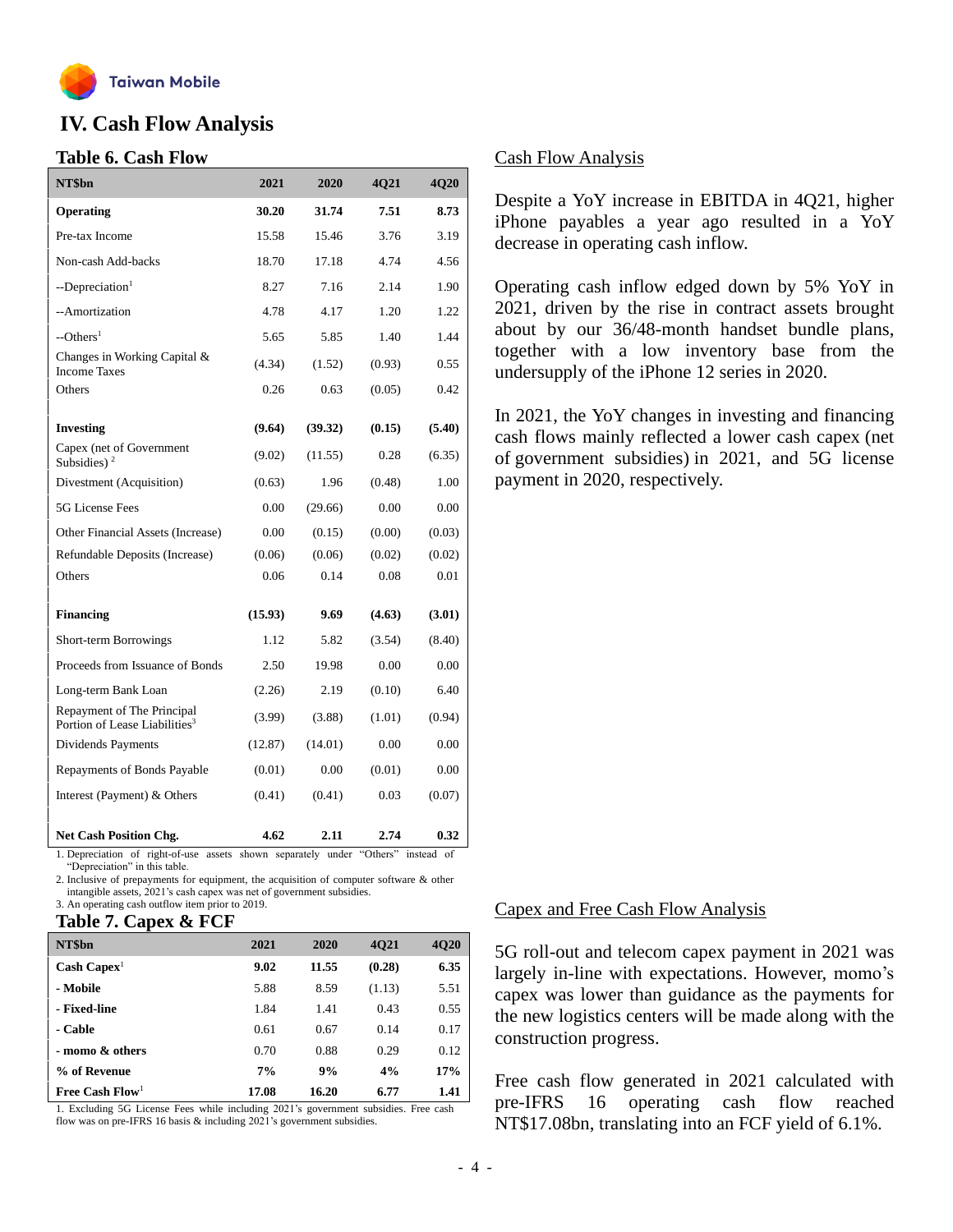

### **V. Balance Sheet Analysis**

#### **Table 8. Balance Sheet**

| NT\$bn                                   | 4Q21    | 3Q21    | 4Q20    |
|------------------------------------------|---------|---------|---------|
| <b>Total Assets</b>                      | 190.98  | 187.50  | 184.58  |
| <b>Current Assets</b>                    | 38.65   | 34.65   | 32.09   |
| - Cash & Cash Equivalents                | 15.40   | 12.67   | 10.78   |
| - Receivable & Contract Assets           | 15.17   | 13.90   | 13.79   |
| - Inventories                            | 6.44    | 6.27    | 5.77    |
| - Short-term Investment                  | 0.27    | 0.26    | 0.25    |
| - Other Current Assets                   | 1.38    | 1.55    | 1.51    |
| Non-current Assets                       | 152.33  | 152.85  | 152.49  |
| - Long-term Investment                   | 5.86    | 5.29    | 4.26    |
| - Property, Plant and Equipment          | 46.03   | 46.29   | 45.11   |
| - Right-of-use Assets                    | 9.06    | 9.15    | 9.01    |
| - Concession                             | 60.49   | 61.57   | 64.80   |
| - Other Non-current & Contract Assets    | 30.89   | 30.55   | 29.31   |
| <b>Liabilities</b>                       | 117.71  | 117.94  | 112.59  |
| <b>Current Liabilities</b>               | 59.49   | 61.27   | 58.53   |
| - ST Borrowings                          | 25.38   | 29.49   | 26.93   |
| - Accounts & Notes Payable               | 11.96   | 12.20   | 9.79    |
| - Current Lease Liabilities              | 3.54    | 3.59    | 3.51    |
| - Other Current Liabilities              | 18.61   | 16.00   | 18.31   |
| Non-current Liabilities                  | 58.22   | 56.67   | 54.06   |
| - Long-term Borrowings                   | 46.03   | 46.10   | 43.75   |
| - Non-current Lease Liabilities          | 5.55    | 5.59    | 5.53    |
| - Other Non-current Liabilities          | 6.63    | 4.98    | 4.78    |
| <b>Shareholders' Equity</b>              | 73.28   | 69.56   | 71.99   |
| -Paid-in Capital                         | 35.19   | 35.14   | 35.12   |
| -Capital Surplus                         | 16.90   | 16.43   | 18.94   |
| -Legal Reserve                           | 31.50   | 31.50   | 30.17   |
| -Treasury Shares                         | (29.72) | (29.72) | (29.72) |
| -Un-appropriated Earnings                | 0.00    | 0.00    | 0.00    |
| -Non-controlling Interest                | 7.74    | 7.17    | 6.63    |
| -Retained Earnings & Others <sup>1</sup> | 11.66   | 9.04    | 10.85   |

1: Including YTD profits and other equity items

#### **Table 9. Ratios**

|                                        | 4021 | 3021 | 4020 |
|----------------------------------------|------|------|------|
| <b>Current Ratio</b>                   | 65%  | 57%  | 55%  |
| Interest Coverage (x)                  | 26.7 | 30.8 | 24.0 |
| <b>Net Debt (Cash) to Equity</b>       | 76%  | 90%  | 83%  |
| Net Debt $(Cash)$ to EBITDA $(x)$      | 1.69 | 1.92 | 1.91 |
| $ROE$ (annualized) <sup>1</sup>        | 15%  | 16%  | 15%  |
| $\text{ROA}$ (annualized) <sup>2</sup> | 6%   | 6%   | 7%   |

1. ROE = Accumulated Net Income (Annualized) /Average Shareholders' Equity

2. ROA = Accumulated Net Income + Interest Expenses\*(1-Tax Rate) (Annualized) / Average Total Assets

#### Assets

Cash balance as of end-2021 rose both QoQ and YoY, on the back of higher FCF, inclusive of 5G subsidies from the government. Receivables also grew YoY due to the increase in momo's revenue and the expansion of TWM's direct carrier billing services.

PP&E remained stable as 5G capex cycle had already peaked, while non-current contract assets increased YoY as we featured 48-month premium handset bundle contracts.

#### Liabilities & Shareholders' Equity

The YoY climb in payables was driven mainly by momo's e-commerce business growth. Government 5G subsidies we received in 2H21 led to a YoY increase in other non-current liabilities as well.

Net debt was NT\$56bn in 4Q21, down NT\$6.9bn QoQ and NT\$3.9bn YoY, aided by stronger FCF and the conversion of our convertible bond, which matured in November. We also managed to reduce our reliance on short-term borrowings.

#### Ratio Analysis

Better cash flow generation resulted in higher current ratio and lower gearing in 4Q21.